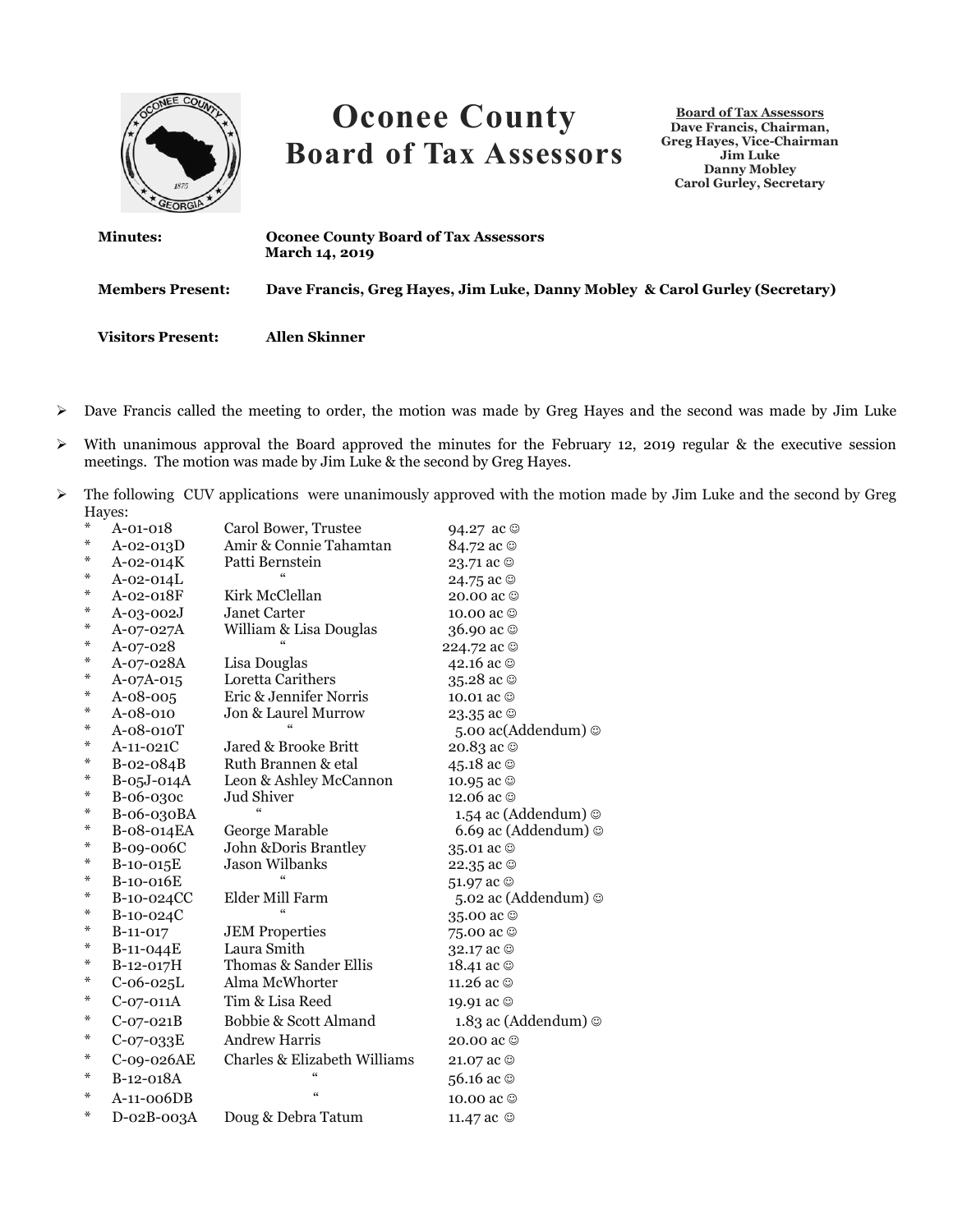> The following CUV continuations were unanimously approved with the motion made by Greg Hayes and the second by Jim Luke:

| $*B$ -06-015A    | <b>Faye Chambers</b>          | 185.88 ac          | $2014 - 2023$            |
|------------------|-------------------------------|--------------------|--------------------------|
| $*B-06-019$      |                               | $32.67$ ac         | $2016 - 2027$            |
| $*B-07-002$      | Jeff, Caroline & Grace Timler | 21.39 ac           | $2016 - 2027$            |
| $*B$ -08-014 $E$ | George & Elaine Marable       | 16.06 ac           | $2016 - 2027$            |
| $*B-11-044D$     | Karen Campodonico             | 26.54 ac           | $2010 - 2019$            |
| $*B-12-018C$     | T&K Properties (1/2 Interest) | 15.39 ac           | $2016 - 2025$            |
| $*B-12-018B$     |                               | 52.28 ac           | $2015 - 2024$            |
| $*B-12A-001A$    | Christa& Charles Hofacre      | 31.40 ac           | $2013 - 2022$            |
| $*B-12A-003A$    | William & Meredith Lokey      | 10.00 ac           | $2013 - 2022$            |
| $^*$ C-01-014F   | Hugh Campbell                 | $13.48 \text{ ac}$ | $2017 - 2026$            |
| $*C-04-061$      | Woodson & Becky Montgomery    | 63.94 ac           | $2012 - 2021$            |
| $^*C-07-033F$    | Donald Hansford               | 20.00 ac           | $2012 - 2021$            |
| $^*C-07-041A$    | Andrew Pittman                | 41.55 ac           | $2016 - 2025$            |
| *C-08-010FAA     | Chad & Jennifer Schmiedt      | 5.02 ac            | $2014 - 2023$ (Addendum) |
| $*C-08-010FA$    |                               | 11.04 ac           | $2014 - 2023$            |
| $*C-09-017$      | Patti Faulkner                | 96.91 ac           | $2011 - 2020$            |
|                  |                               |                    |                          |

 The following CUV Releases were unanimously approved with the motion made by Jim Luke and the second by Greg Hayes:

| * $B-11-026A$  | June Dooley          | 15.75 ac | $2018 - 2027$ |
|----------------|----------------------|----------|---------------|
| * $C-01-045$   | Emily & Alan Burrell | 11.49 ac | $2012 - 2021$ |
| * $C$ -01-046B | "                    | 4.01 ac  | $2012 - 2021$ |
| * $C$ -01-046C | "                    | 3.56 ac  | $2012 - 2021$ |

 The following CUV applications were tabled for further information, the motion was made by Greg Hayes and the second by Jim Luke:

| *A-04-003A    | <b>Townley Family Partnership, LLLP</b> | 25.74 ac  | $2016 - 2025$ |
|---------------|-----------------------------------------|-----------|---------------|
| *A-04-003C    |                                         | 70.31 ac  | $2016 - 2025$ |
| *A-04-003D    |                                         | 79.72 ac  | $2016 - 2025$ |
| *A-04-003E    |                                         | 51.77 ac  | $2016 - 2025$ |
| *A-04-017B    |                                         | 40.61 ac  | $2012 - 2021$ |
| *A-04-017D    |                                         | 80.60 ac  | $2012 - 2021$ |
| *A-04-018     |                                         | 45.10 ac  | 2014 - 2023   |
| *A-04-018A    |                                         | 7.00 ac   | 2014 - 2023   |
| *A-04-018B    |                                         | 12.19 ac  | 2014 - 2023   |
| $*A-04-023$   |                                         | 55.36 ac  | $2012 - 2021$ |
| *A-04-023B    |                                         | 1.29 ac   | $2016 - 2025$ |
| *A-04-023C    |                                         | 23.00 ac  | $2012 - 2021$ |
| * $A-04-023D$ |                                         | 42.99 ac  | $2012 - 2021$ |
| *A-04-023E    |                                         | 22.00 ac  | $2012 - 2021$ |
| *A-04-024     |                                         | 18.91 ac  | $2017 - 2026$ |
| *A-04-027G    |                                         | 3.57 ac   | $2013 - 2022$ |
| * $A-04-028$  |                                         | 5.93 ac   | $2015 - 2024$ |
| *A-04-029     |                                         | 33.96 ac  | $2012 - 2021$ |
| *A-04-030     |                                         | 30.48 ac  | $2012 - 2021$ |
| *A-04-030AA   |                                         | 33.22 ac  | $2012 - 2021$ |
| *A-04-030AB   |                                         | 17.75 ac  | $2012 - 2021$ |
| $-A-04-033$   |                                         | 93.28 ac  | 2014 - 2023   |
| *A-04-033B    |                                         | 13.14 ac  | 2014 - 2023   |
| *A-05-004A    |                                         | 43.31 ac  | $2015 - 2024$ |
| $*A-05-005$   |                                         | 53.51 ac  | $2013 - 2022$ |
| * $A-05-005D$ |                                         | 2.63 ac   | $2014 - 2023$ |
| *A-05-005G    |                                         | 12.04 ac  | $2013 - 2022$ |
| $*A-05-005H$  |                                         | 12.53 ac  | $2013 - 2022$ |
| *A-05-006     |                                         | 25.14 ac  | $2015 - 2024$ |
| *A-05-006A    |                                         | .84 ac    | $2011 - 2020$ |
| * $A-05-006D$ |                                         | 1.95 ac   | $2015 - 2024$ |
| *A-05-007A    |                                         | 23.73 ac  | $2015 - 2024$ |
| $*B-03-007$   |                                         | 54.03 ac  | $2018 - 2027$ |
| $*B-03-008$   |                                         | 135.81 ac | $2014 - 2023$ |
| *B-03-017A    |                                         | 2.02 ac   | $2014 - 2023$ |
| $*B-03-017B$  |                                         | 47.10 ac  | $2013 - 2022$ |